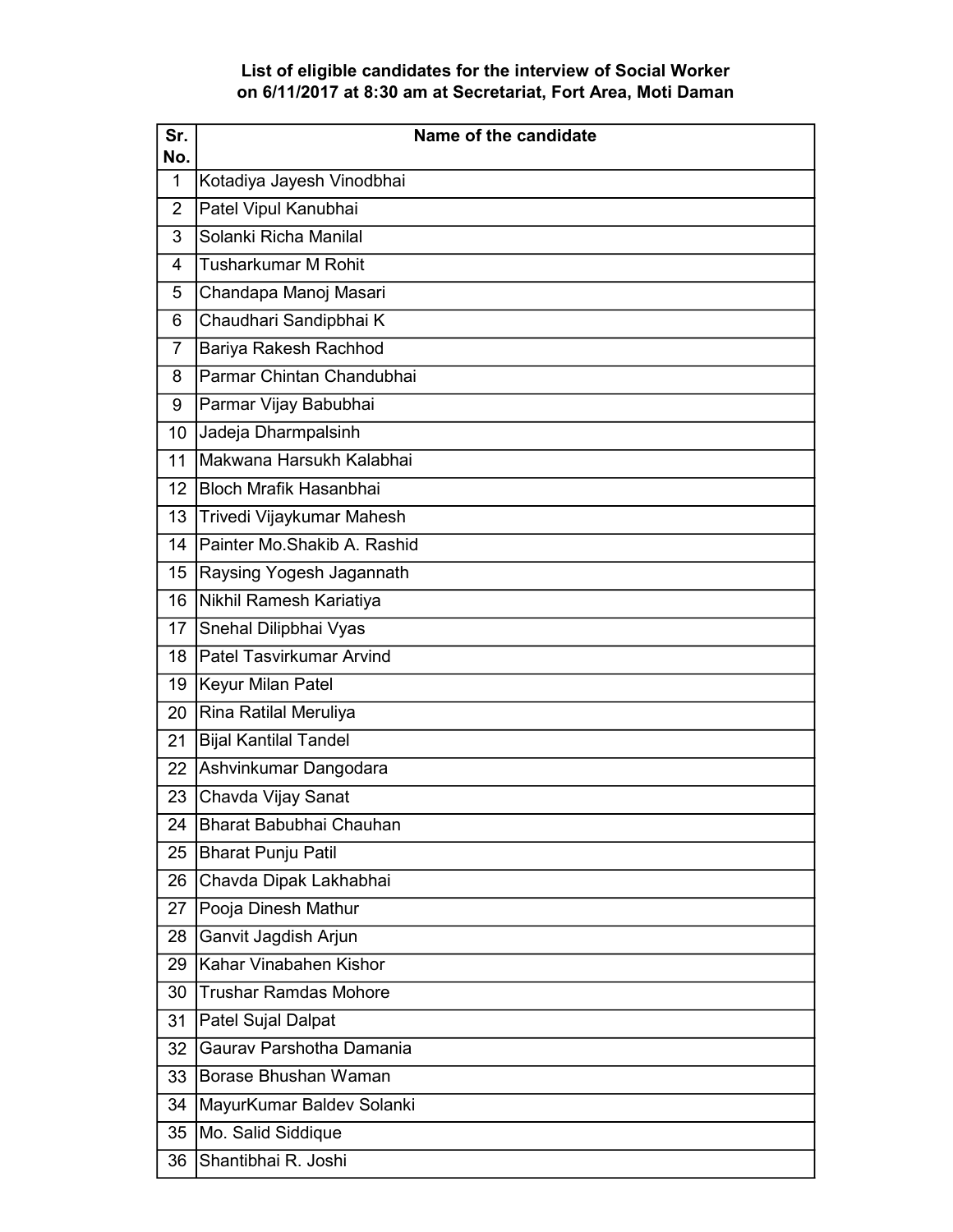## List of eligible candidates for the interview of State TB Lab. Supervisor on 6/11/2017 at 8:30 am at Secretariat, Fort Area, Moti Daman

| Sr.            | Name of the candidate           |
|----------------|---------------------------------|
| No.            |                                 |
| 1              | Niranjan Vinodchandra Prajapati |
| $\mathcal{P}$  | lRinkal Bharat Patel            |
| 3              | Tanvi Chhagan Charaniya         |
| 4              | Khushbu Kishorsinh Parmar       |
| 5              | Vinod Navsa Dhadhav             |
| 6              | Pushpa Roopsingh Tanganiya      |
| $\overline{7}$ | Dhruvi Jayantilal Patel         |
| 8              | Priyanka J. Patil               |
| 9              | Yogesh Kisna Jadhav             |
| 10             | Mahesh Ratilal Panchal          |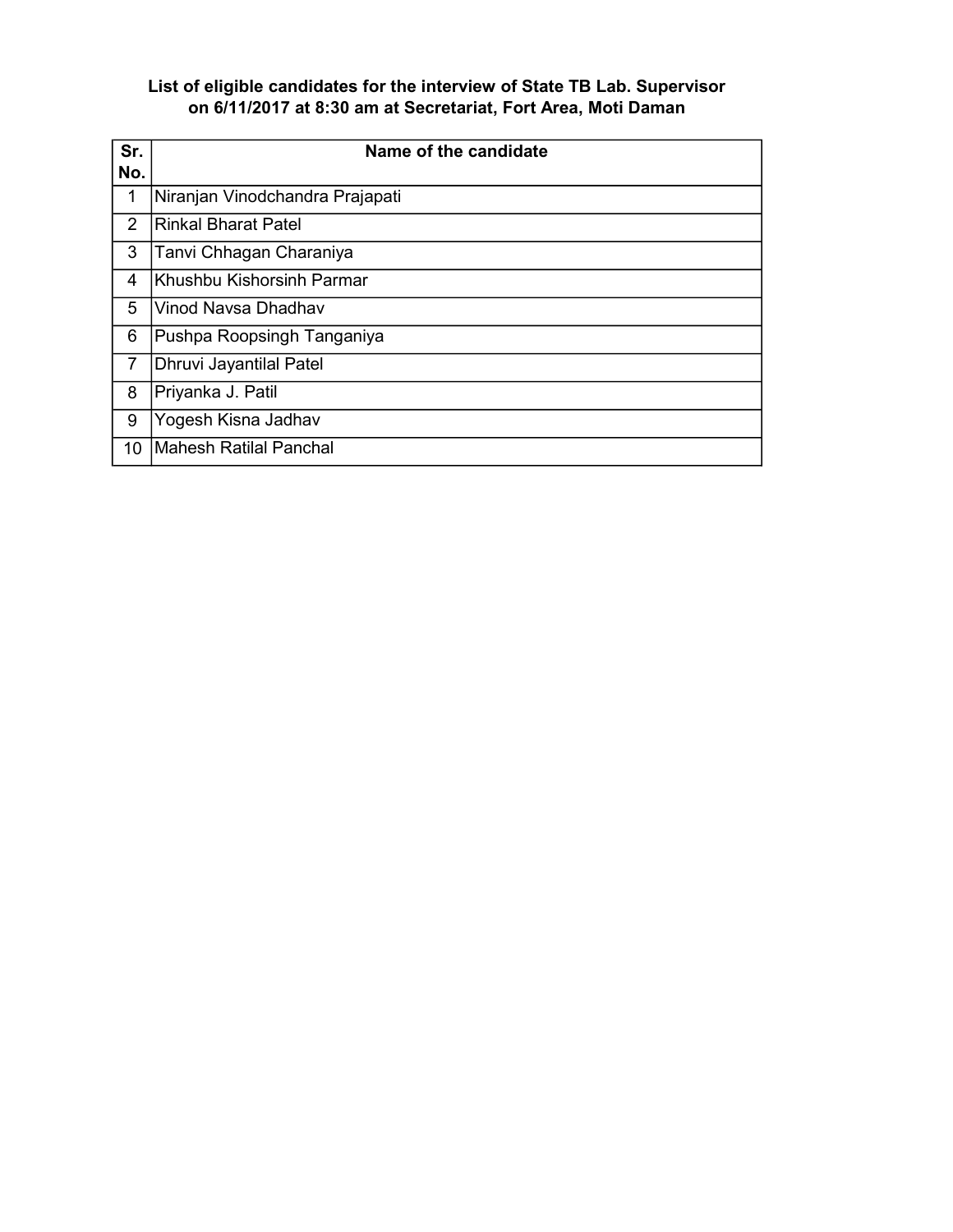### List of eligible candidates for the interview of Dental Hygienist on 6/11/2017 at 8:30 am at Secretariat, Fort Area, Moti Daman

| Sr.            | Name of the candidate        |
|----------------|------------------------------|
| No.            |                              |
| 1              | Dr. Divya Khandubhai Patel   |
| $\overline{2}$ | Dr. Jagruti Ramesh Patel     |
| 3              | Dr. Kinjal Chintaman Bangal  |
| 4              | Dr. Rowena Mary D'souza      |
| 5              | Dr. Krupa Hasmukh Manvar     |
| 6              | Dr. Sonam M. Samudre         |
| 7              | lAna Balasaheb Vilas         |
| 8              | IDr. Mansi Harshadbhai Patel |
| 9              | IDr. Bhumika Jatin Patel     |
| 10             | Dr. Rubina Munafbhai Kapadia |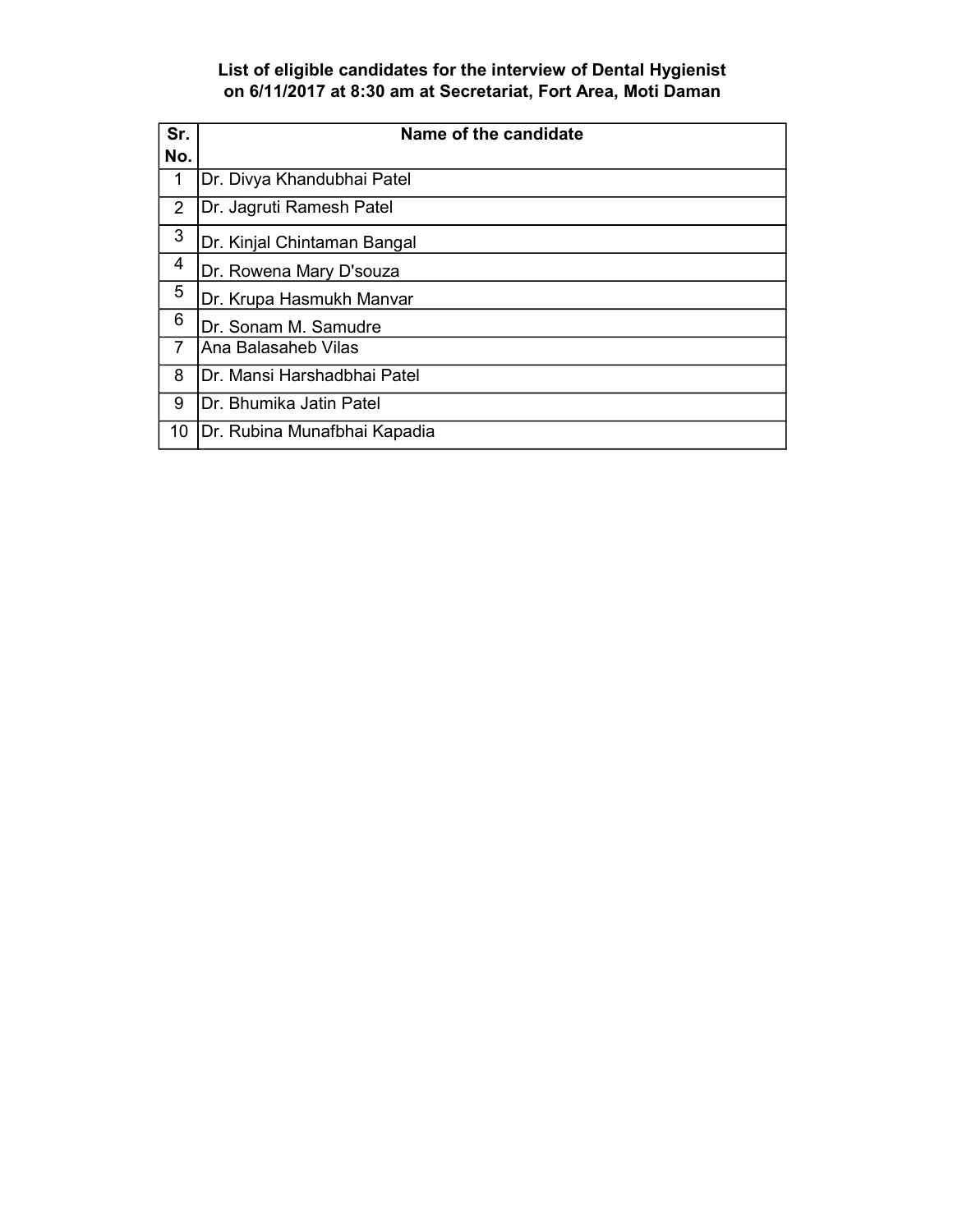## List of eligible candidates for the interview of O.T. Technician on 6/11/2017 at 8:30 am at Secretariat, Fort Area, Moti Daman

| Sr.            | Name of the candidate       |
|----------------|-----------------------------|
| No.            |                             |
| 1              | <b>Bhavesh Raman Valand</b> |
| 2              | Rakesh Yaswant Gayakwad     |
| 3              | Suraj Mani Pandey           |
| 4              | Bhup Narayan Yadav          |
| 5              | Kaushik Brajnandan Kumar    |
| 6              | Shreekant Rajendra Verma    |
| $\overline{7}$ | Avinash Tukaram Waghmare    |
| 8              | Siddique Mohammad Shahzeb   |
| 9              | Siva Prasad Kancharla       |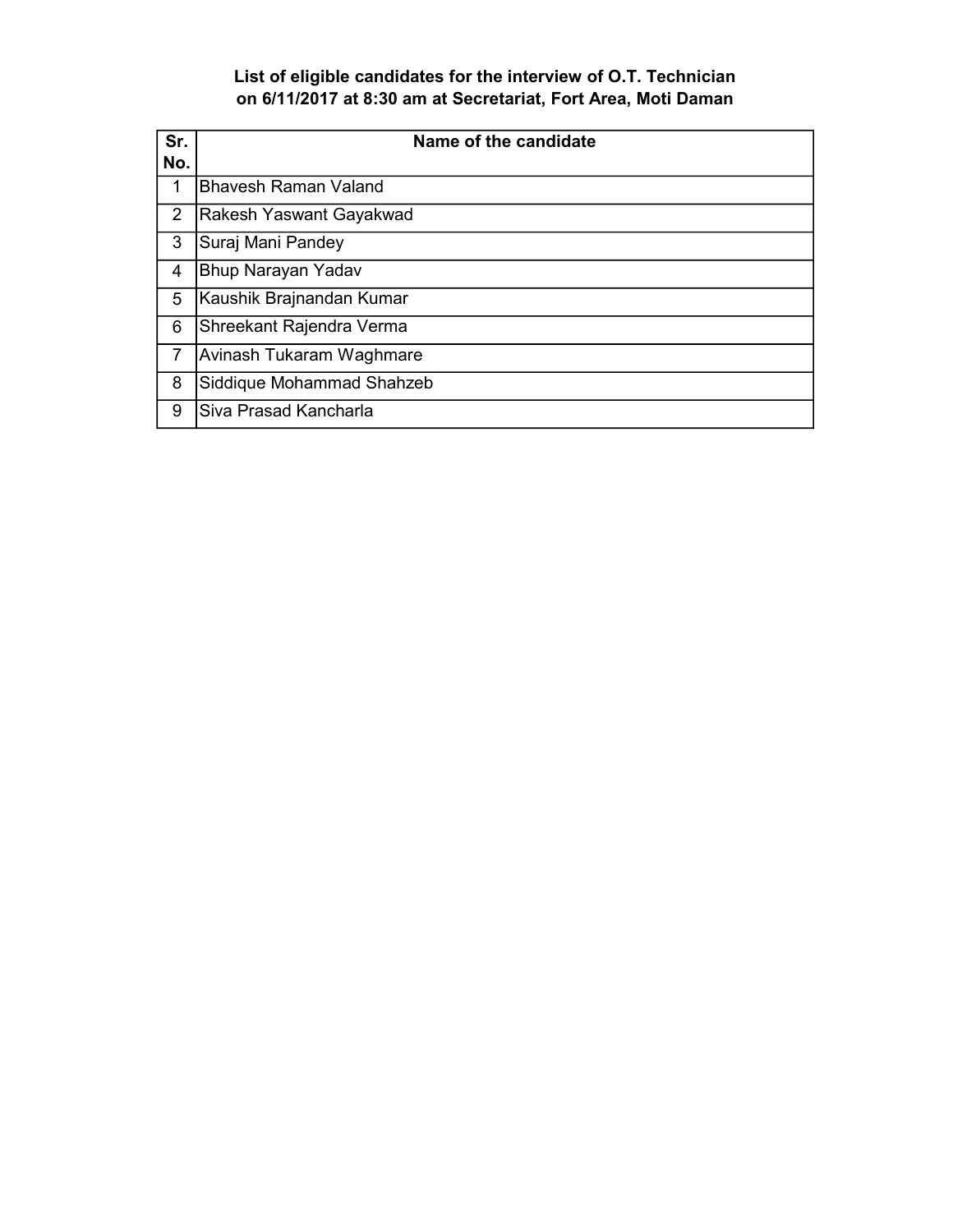# List of eligible candidates for the interview of Dietician / Nutritionist on 6/11/2017 at 8:30 am at Secretariat, Fort Area, Moti Daman

| Sr. | Name of the candidate        |
|-----|------------------------------|
| No. |                              |
| 1   | Papai Maity Mukteswar        |
| 2   | M. Priyanka M. Venkatnarayan |
| 3   | Yamini Prafulbhai Patel      |
| 4   | Renoo Singh                  |
| 5   | Jyoti Ranjeet Patole         |
| 6   | Romi Rajesh Singh            |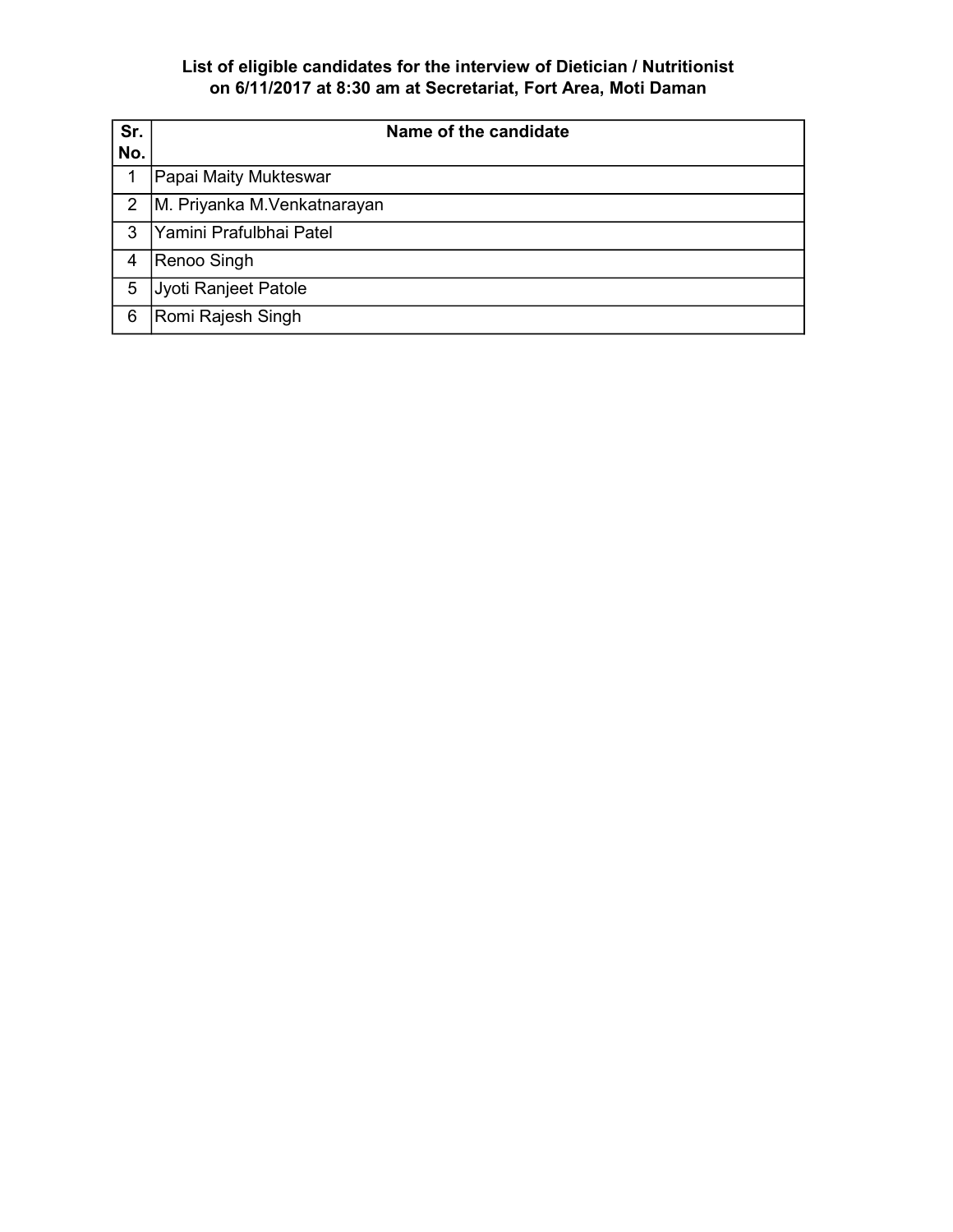## List of eligible candidates for the interview of Health Asst. (Male) on 6/11/2017 at 8:30 am at Secretariat, Fort Area, Moti Daman

| Sr.            | Name of the candidate       |
|----------------|-----------------------------|
| No.            |                             |
| 1              | Sakhare Pawan Shankar       |
| 2              | Dhodi Ritesh Dilipbhai      |
| 3              | Dhodi Rahul Lalubhai        |
| 4              | Shekh Jakirbhai Kaiyum      |
| 5              | Patel Bhavin Dinesh         |
| 6              | Patel Pinkalbhai Dahyabhai  |
| $\overline{7}$ | Ahir Vipulbhai Maheshbhai   |
| 8              | Akshaykumar Parshuram Singh |